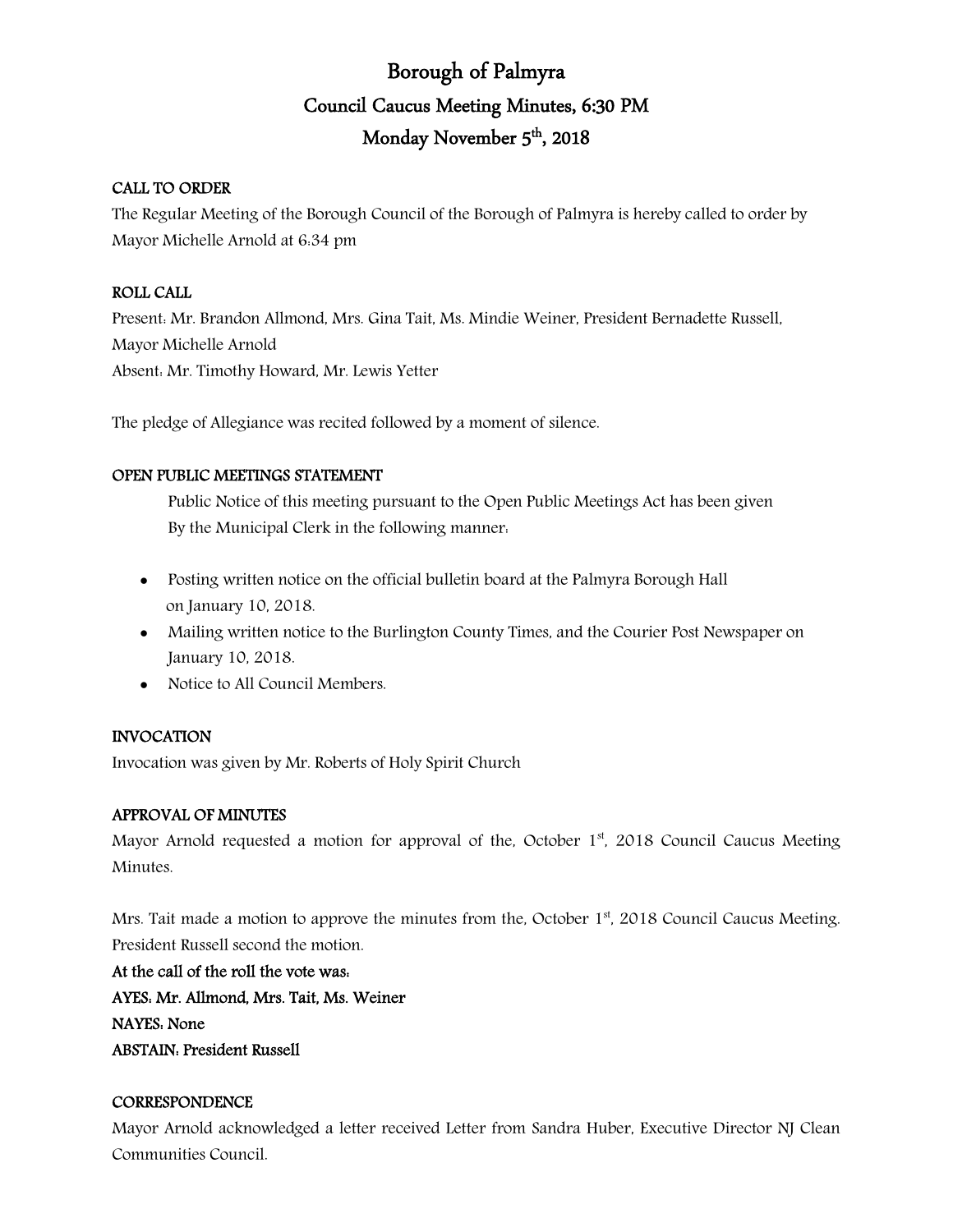Mayor Arnold then read an email received from Mark Oberg, owner of Currans Mayor Arnold acknowledged an email received from Joe Tomarchio owner of JT's Vacuum

#### PROFESSIONAL UPDATES

William Kirchner, ERI – Mr. Kirchner indicted there are items on the agenda tonight regarding a change order #1 for Charles Marandino, LLC for the 2018 Road Improvement Program Project in the Amount of \$31,554.00 for a new adjusted Contract price of \$764,652.00 which is the work we are doing to try to get ahead of PSE&G for curb and driveway apron work on Broad Street and Oak Streets and some sewer lateral repairs which needed to be completed. Mr. Kirchner indicated he is still awaiting a response/ update from NJAWC regarding the paving on  $2<sup>nd</sup>$ ,  $3<sup>rd</sup>$ ,  $4<sup>th</sup>$ , and Berkley Avenue. Mr. Kirchner indicated he also received confirmation of the contractor that he will be completing that he is willing to do the extra work on Veterans Drive and Van Sant at contract unit prices when he finishes the work at Maple Avenue and 5<sup>th</sup> Streets and Grove Park. Mr. Kirchner indicated they intend to have all completed by the end of this year. Mr. Kirchner indicated council had approved the sewer capital work so the proposal will be coming soon for the elimination of the Public Road pump station. Mr. Kirchner stated CGP&H has submitted the applications for Municipal aid for next year which includes Temple Blvd, so that proposal will be for coming. Mr. Kirchner stated he would have both proposals to Me. Gural before next meeting. Mr. Gural noted also on the agenda tonight is a change order for the ERI for the additional work we are completing this year on the road projects but were was not anticipating on being done until next year. Mr. Gural indicated that change order is in the amount of \$16,000.00. President Russell asked if Marandino was the same contractor who did Parry Avenue. Mr. Kirchner indicated yes. President Russell asked if they were a way to have longer than a two year bond. Mr. Kirchner and Mr. Gural indicated no. President Russell indicted his work was questionable. And went on to explain some of the things she noticed on the Parry Avenue project. Mr. Kirchner indicated he did not handle the Parry Avenue project but did handle the Charles Street project and had not issues with the contractor.

Mayor Arnold indicated Mr. Winckowski was not yet present so when he arrived they would go back to his report.

## 1<sup>st</sup> PUBLIC PORTION

Mayor Arnold then asked for a motion to open the Public Portion. President Russell made a motion to open the public portion for comments. Mrs. Tait second the motion

## All members present voted in favor of the motion

Mrs. Butler – Arch Street- Mrs. Butler asked if Mr. Oberg was present tonight. Mayor indicated no. Mrs. Butler asked if someone could relay the message, she would like to meet him. Mrs. Butler went on the say she was not sure if she was one of the "Church People" he was referring to in his email but she was happy to be one of the "Church People". Mrs. Butler stated she hopes that the feelings reflected in his email are not the general feelings of the other business owners about the residents, tax payers and people who live in Palmyra. Mrs. Butler noted his comments about the churches not doing anything for the community and not paying taxes is ridiculous. Mrs. Butler noted he speaks about the schools and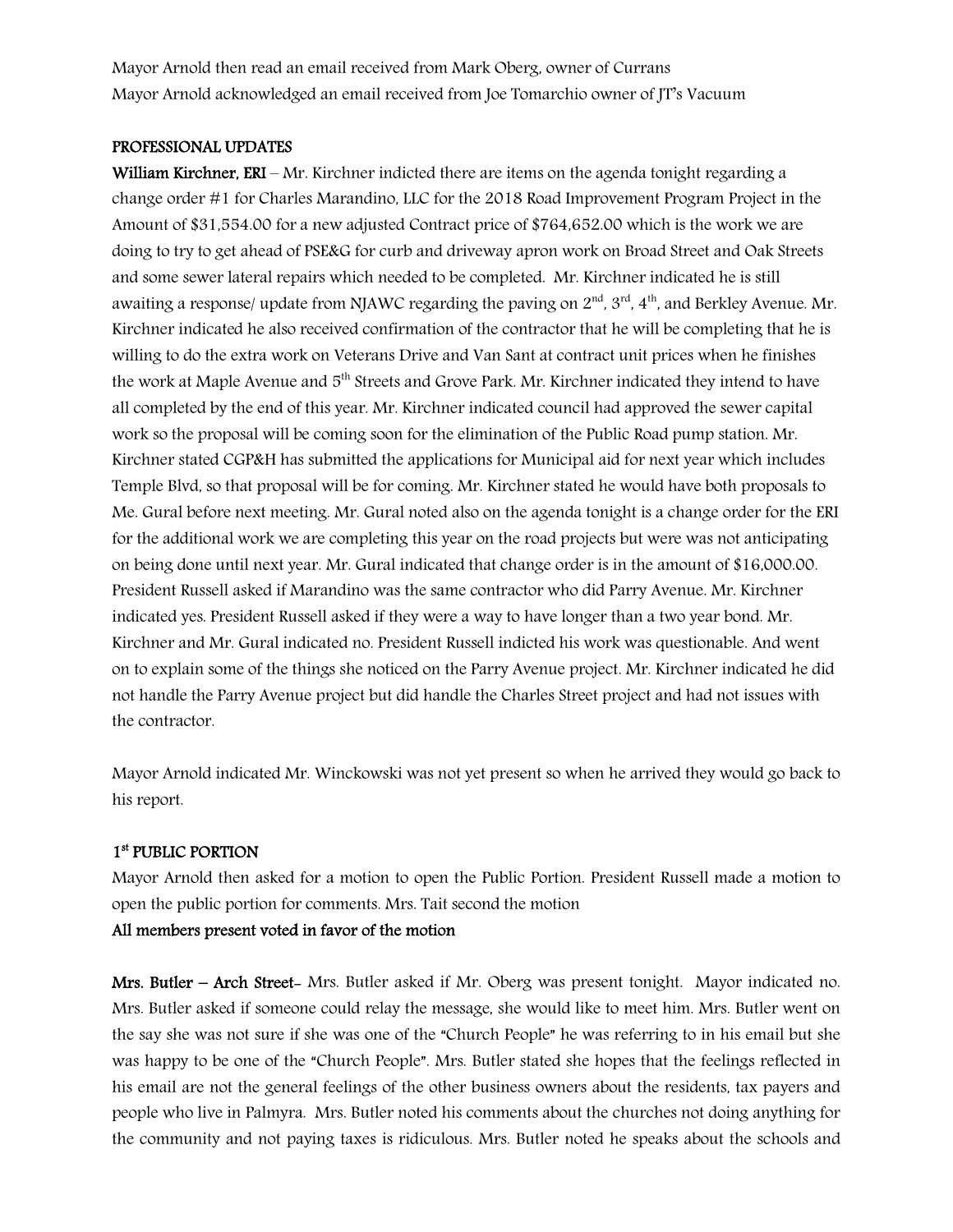doing things for them. Mrs. Butler stated Palmyra has been taking care of its schools since 1909, and it's the residents and taxpayers who supply the children for those schools. Mrs. Butler indicated she did not feel his email was good for relationships, for this gentleman who does not live in Palmyra, to make theses statements about the residents who do live here. Mrs. Butler stated she felt the opinions on all the residents of Palmyra should be respected even if they are not in agreement which how someone else feels. Mrs. Butler indicated we do try to support the businesses in Palmyra and hope they don't feel the same as this gentleman.

Ms. Purnell – Member of Holy Spirt – Ms. Purnell stated she was at the last meeting and was offended by the email which was just read from Mr. Oberg. Ms. Purnell stated for him to think that the Church just collects money and gives nothing back to the community is just not true. Ms. Purnell stated the church is a great supporter of the Borough and patronizes all the business on Broad Street even his restaurant. Ms. Purnell stated the church partners with other groups in this community and annually gives book bags to the school children of this community. Ms. Purnell stated the church is a great supporter of this community and appreciate this community. Ms. Purnell also noted she did not support his request to sell alcohol on Sunday mornings any earlier than the ordinance allows. Mrs. Purnell noted he was not at the last meeting and again is not at this meeting to support his request.

Ms. Lane -Quality Hair Design– Cinnaminson Avenue – Ms. Lane indicated she had nothing to say regarding Mr. Oberg's email however did have a complaint regarding him. Ms. Lane indicated she did not own the building but has been a business tenant for two years. Ms. Lane stated in the last six months there has been a problem with parking in the lot behind our stores. Ms. Lane explained she received complaints that he has been harassing her clients taking pictures of their license plates and telling them they could not park in his lot. Ms. Lane indicted she had called the Borough and the Mayor's office regarding the parking situation several times and did not know what to do as clients were receiving tickets and being harassed by Mr. Oberg. Ms. Lane stated two of her team members had their vehicles struck while in the parking lot. Ms. Lane indicated Mr. Oberg did help one of them with their car and information regarding the striking vehicle when it was badly hit while in the back parking lot. Ms. Lane explained some situations which occurred in the parking lot with Mr. Oberg and have resulted in police officers having to be called. Mrs. Lane indicated Mr. Oberg has never had a conversation with her or any of the other business owners regarding the parking in the back lot, which she felt should have occurred as business owner to business owner. Ms. Lane asked how much of the parking lot in the back is his and what are they to do. Mayor Arnold congratulated Ms. Lane on her one year anniversary and asked Ms. Lane to give her an opportunity to speak with the Chief Pearlman and Mr. Gural to figure out who owns what and she would be back in touch with her. Ms. Weiner inquired how long that back lot has been that way. Mr. Gural noted the back lot behind Curran's id private property and does belong to Mr. Oberg. Mr. Gural stated he believed the Borough only owns the parking lot adjacent to Mr. Oberg's from Cinnaminson Avenue to Leconey Street. Mr. Gural indicated that to know precisely we would need to look at the tax maps.

Mr. Jamerson – Van Sant Drive – Mr. Jamerson indicated the Palmyra Improvement Association does good work but is it a Borough sponsored/affiliated association or is it an association on its own. Mayor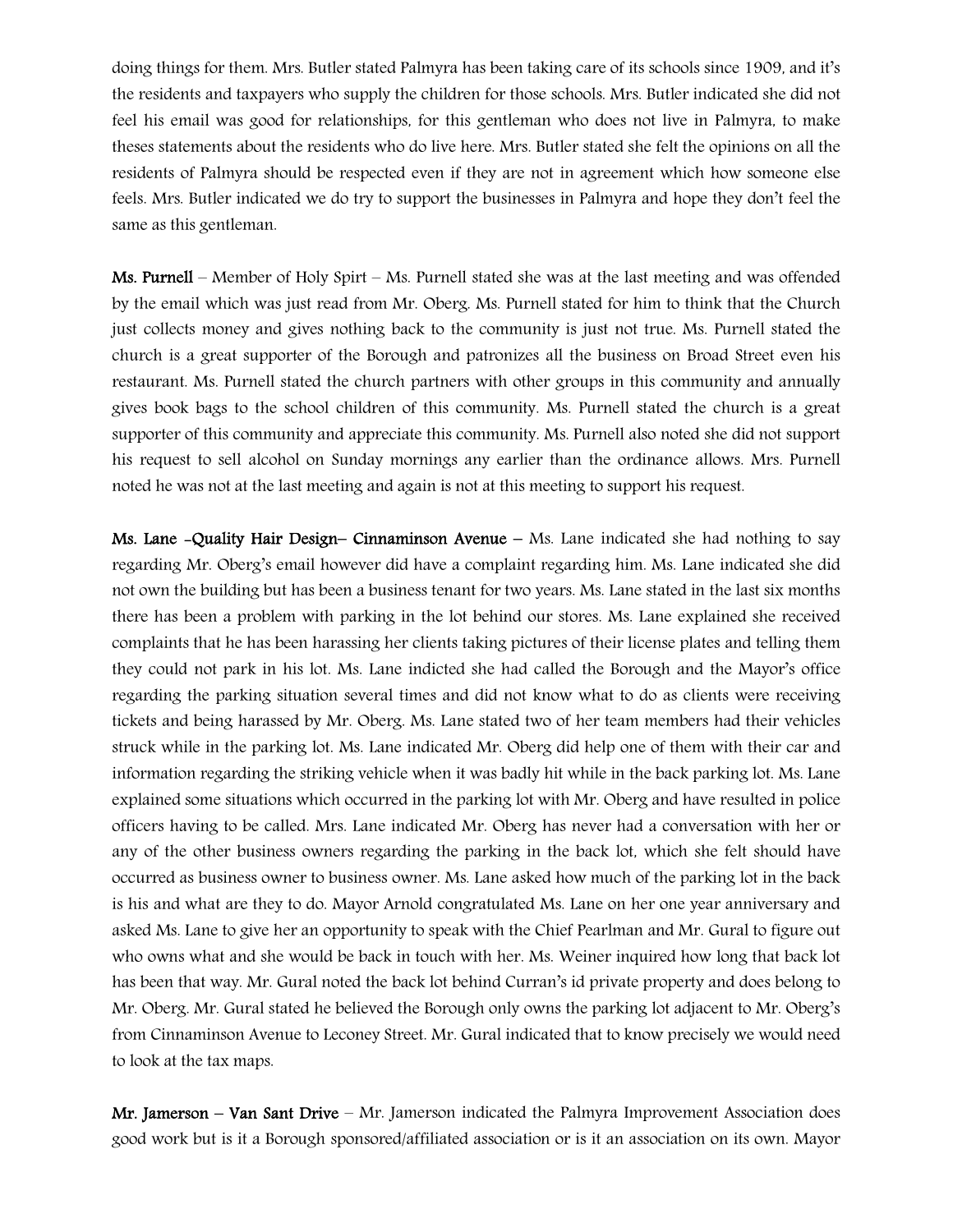Arnold indicated it is an independent non-profit organization. Mr. Jamerson asked if a trophy case was being built for the kids in the community center. Mr. Jamerson indicated he had several trophies which don't belong to him but to the children of the community which should be displayed somewhere. Mr. Gural indicated he was not aware of any case being built. Mrs. Tait stated there was conversations about a case being built in the community center at one point but was not aware of who took that project on in the past. Mayor Arnold indicated she would reach out to the boy scouts to see if they might be willing to undertake a project of this type as an Eagle Scout project.

No one else from the public wishing to be heard, President Russell made a motion to close the public portion, Mrs. Tait second the motion.

All members present voted in favor of the motion.

## RESOLUTIONS Consent Agenda

Resolution 2018-248 to Resolution 2018-257 will be enacted as a single motion, if any resolution needs additional discussion it will be removed from the consent agenda and voted on separately.

Resolution 2018-248, Resolution Appointing Linda Yansick as part-time Public Works/ Sewer Administrative Assistant at the rate of \$14.00 per hour no-to-exceed 28 hours per week effective November  $2<sup>nd</sup>$ , 2018.

Resolution 2018-249, Resolution Appointing Mark Allen as Clean Communities Coordinator for the Borough of Palmyra

Resolution 2018-250, Resolution Appointing Ernest McGill as Recycling Coordinator for the Borough of Palmyra

Resolution 2018-251, Resolution Appointing John Gural as Stormwater Coordinator for the Borough of Palmyra

Resolution 2018-252, Resolution Authorizing the settlement of Tax Court, Refunding \$486.98 to D.A.B. Properties LLC for Block 68 Lot 6

Resolution 2018-253, Resolution of the Borough of Palmyra Authorizing the Mayor to execute a Settlement Agreement and General Release with Skyliner Homes, LLC and Dunn Wright Properties, LLC. Resolution 2018-254, Resolution Authorizing the purchase of and installation of Office 365 Migration Project by All Covered per their proposal dated 10/26/2018 in an amount not to exceed \$11,347.00 Resolution 2018-255, Resolution to Authorize the Execution of Amendment to the Redevelopment Agreement with Outlaw Investment Group Pursuant to the Local Redevelopment and Housing Law N.J.S.A. 40A:12A-1 ET. SEQ.

Resolution 2018-256, Resolution awarding a change order to ERI for additional engineering efforts associated with the 2017 NJAWC and PSE&G Road Restorations Project in the amount of \$16,000.00. Resolution 2018-257, Resolution Awarding change order #1 to Charles Marandino, LLC for the 2018 Road Improvement Program Project in the Amount of \$31,554.00 for a new adjusted Contract price of \$764,652.00, per ERI's letter dated October 31, 2018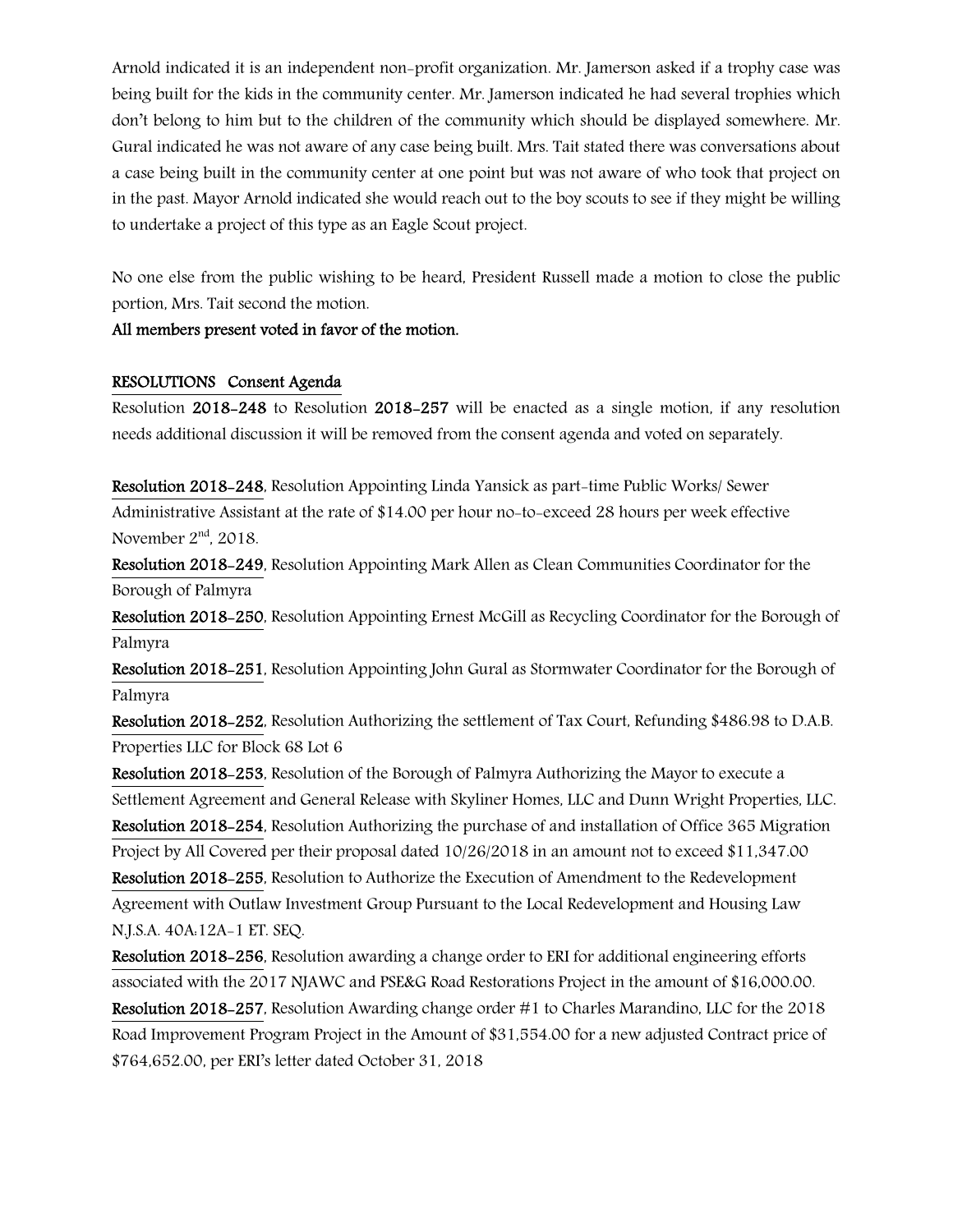Mayor Arnold indicated Resolution 2018-248 to Resolution 2018-257 will be enacted as a single motion, if any resolution needs additional discussion it will be removed from the consent agenda and voted on separately

Ms. Weiner and Mr. Gural requested Resolution 2018-254 be pulled from the consent agenda for additional information gathering.

Mayor Arnold asked for a motion to approve the consent agenda Resolutions 2018-248 thru Resolution 2018-253 and Resolution 2018-256 and Resolution 2018-257. President Russell made a motion to approve Resolutions 2018-248 thru Resolution 2018-253 and Resolution 2018-256 and Resolution 2018-257. Mrs. Tait seconded the motion.

At the call of the roll, the vote was: AYES: Mr. Allmond, Mrs. Tait, Ms. Weiner, President Russell NAYES: None Resolutions noted in motion were approved

James Winckowski, CME - Mr. Winckowski apologized for his tardiness. Mr. Winckowski indicated the contractor has begun to clear the Grove Park site and the underground conduit is in, inspected and approved; in the next two week they will begin working on the hardscaping weather permitting and we are still on schedule for the holiday party December  $7<sup>th</sup>$ , 2018. Mr. Winckowski stated he was working with Chief Pearlman and would have the updated drug free zone map completed and to council as an ordinance to adopt the new map is required.

Mr. Winckowski stated they have been working with the Fire Company regarding their issue with the new fire truck and structural issues. Mr. Winckowski indicated they have had conversations with some contractors in regards to gaining ideas of how to resolve the issues and hopefully will have that issues resolved soon to get the truck up and running. Mrs. Tait inquired how likely Grove Park would be done for the Holiday celebration. Mr. Winckowski indicated very likely however noted some of the amenities such as the benches and trach receptacles might not be in by December  $7<sup>th</sup>$ , 2018 but the rest of the park should be done.

## COMMUNITY SPOTLIGHT

Mayor Arnold reminder everyone that tomorrow is Election Day and the polls open at 6:00 am Mayor Arnold noted the Halloween Parade was a great success and thanked all who participated. Mayor Arnold noted on November 9<sup>th</sup>, 2018 the Palmyra Police Dept. and NJ Transit Police will be hosting "Coffee of a Cop" at Wawa

Mayor Arnold stated the Red Cross Blood Drive with the Palmyra Ambulance Association will be held on the 16<sup>th</sup> of November.

Mayor Arnold then stepped from the dais to note the Clarence B Jones Institute for Social Advocacy will be hosting a youth Leadership Summit at Palmyra High School on Saturday November 10<sup>th</sup>, 2018 beginning at 8:00 am.

Samaritan Hospice is holding a "Tree of Life" to remember your love one; the closest ceremony will be at Moorestown Friends Meeting on Tuesday December 4<sup>th</sup>, 2018 at 7:00 PM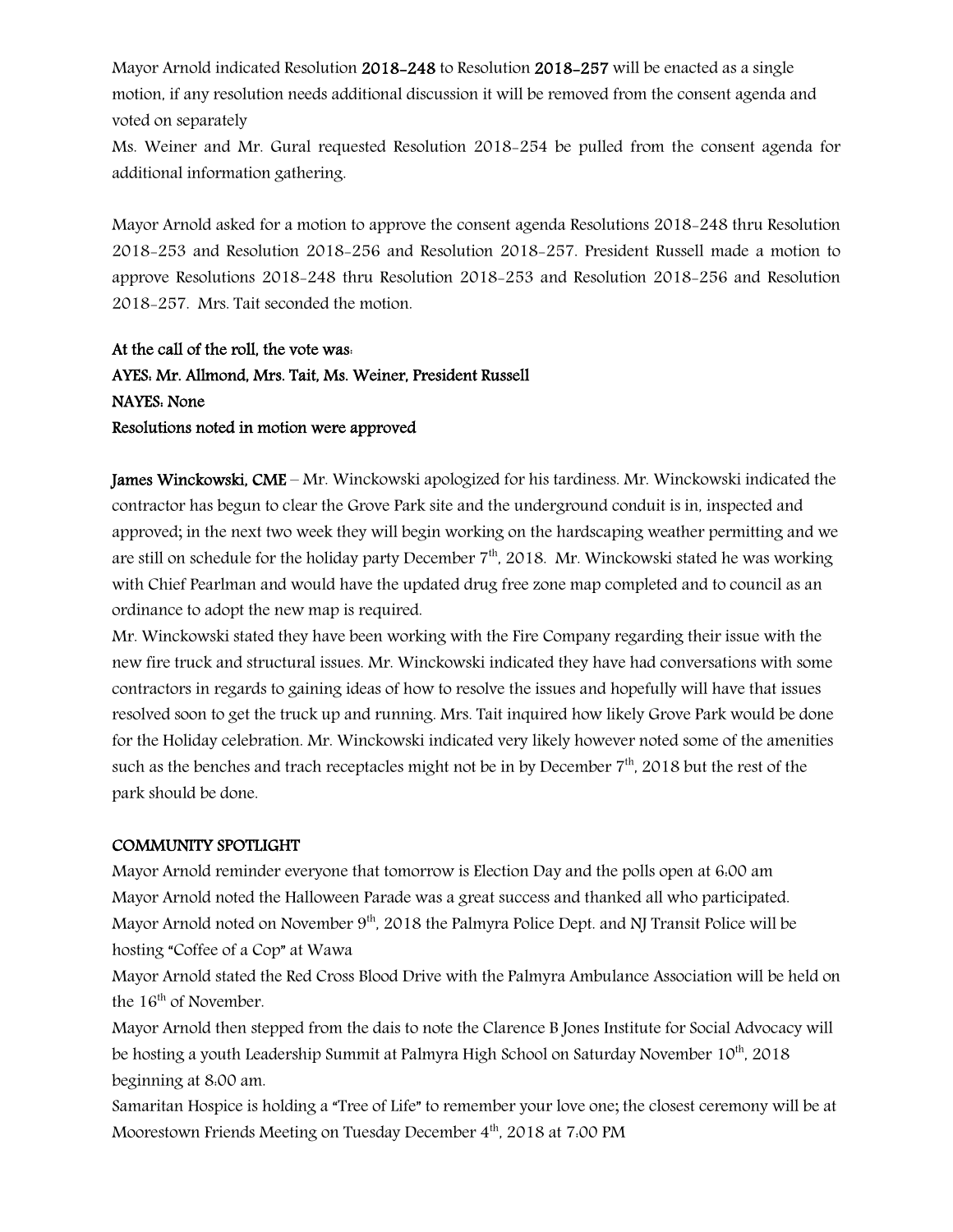The  $4<sup>th</sup>$  Annual "Take a Veteran to Lunch" program will be held on Saturday November 17<sup>th</sup>, 2018 at 12:00 noon at the Burlington Masonic Lodge.

## DISCUSSION ITEMS

#### NEW Business

Mr. Norman Cohen of American Recycling Resources, Inc. gave a brief presentation on the municipal clothing recycling program. Mr. Cohen explained the American Recycling Resources is a for-profit company which recycles clothing and textiles. Mr. Cohen noted that about 5% of the total landfill space is taken up by clothing and textiles. Mr. Cohen explained how the program works and the benefits to the municipality and taxpayers. Mayor Arnold asked about the reimbursement given to the Municipality. Mr. Cohen explained there are two programs and suggested that because Palmyra is a small town he recommended going with a fixed royalty program so the Borough would know exactly what they would be getting every month. Mr. Gural inquired if it was bases on the number of units placed in the community. Mr. Cohen indicated yes. Mrs. Tait asked if anything was required of the resident to drop off clothing. Mr. Cohen indicated no, just to bag them. Ms. Weiner asked Mr. Cohen if the recycling units in the photo are what is going to be placed in the community, and if they would be coming twice a week to empty those containers out and the company is going to pay us. Mr. Cohen indicated yes to all. Mr. Cohen indicated it typically is about \$75.00 to \$100.00 dollars per month for each box depending upon the size of the box. Mr. Cohen indicated that payment can go to a school or organization of the Borough's choosing or can go directly to the municipality. Mayor Arnold asked if there were a minimum number of boxes required to be placed. Mr. Cohen indicated one. There was some additional discussion regarding the placement of containers and where the clothes are taken and what is done with the clothing recycled as fabric and selling of some clothing to third world countries.

Mayor Arnold asked for a resolution to enter into an agreement with American Recycling Resources. Mrs. Tait made a motion to approved Resolution 2018-258, Resolution Authorizing an agreement with American Recycling Resources for the placement of at least one container in the municipality in exchange for a fee to be determined later. Mr. Gural noted Mr. Rosenberg will draw up that agreement as there is money involved. . President Russell second the motion.

## At the call of the roll, the vote was:

## AYES: Mr. Allmond, Mrs. Tait, Ms. Weiner, President Russell

#### NAYES: None

## Resolutions 2018-258 was approved

Mayor Arnold asked how many points we would receive from Sustainable New Jersey. Mr. Cohen indicated he believed it was ten but would confirm that information for council.

Mr. Gural noted the Military Service Medals and Veterans Ceremony will be held at the next meeting, as we currently have about twenty two people to receive metals. Mr. Gural indicated there is currently nothing else to report regarding the Holiday Tree Lighting and Santa Claus

Mr. Allmond indicated that currently there were no senior interested at this time be the Student Representative to Borough Council however there have been two junior who have express an interest in serving. Mr. Allmond suggested council approved and install the two interested at reorganization, let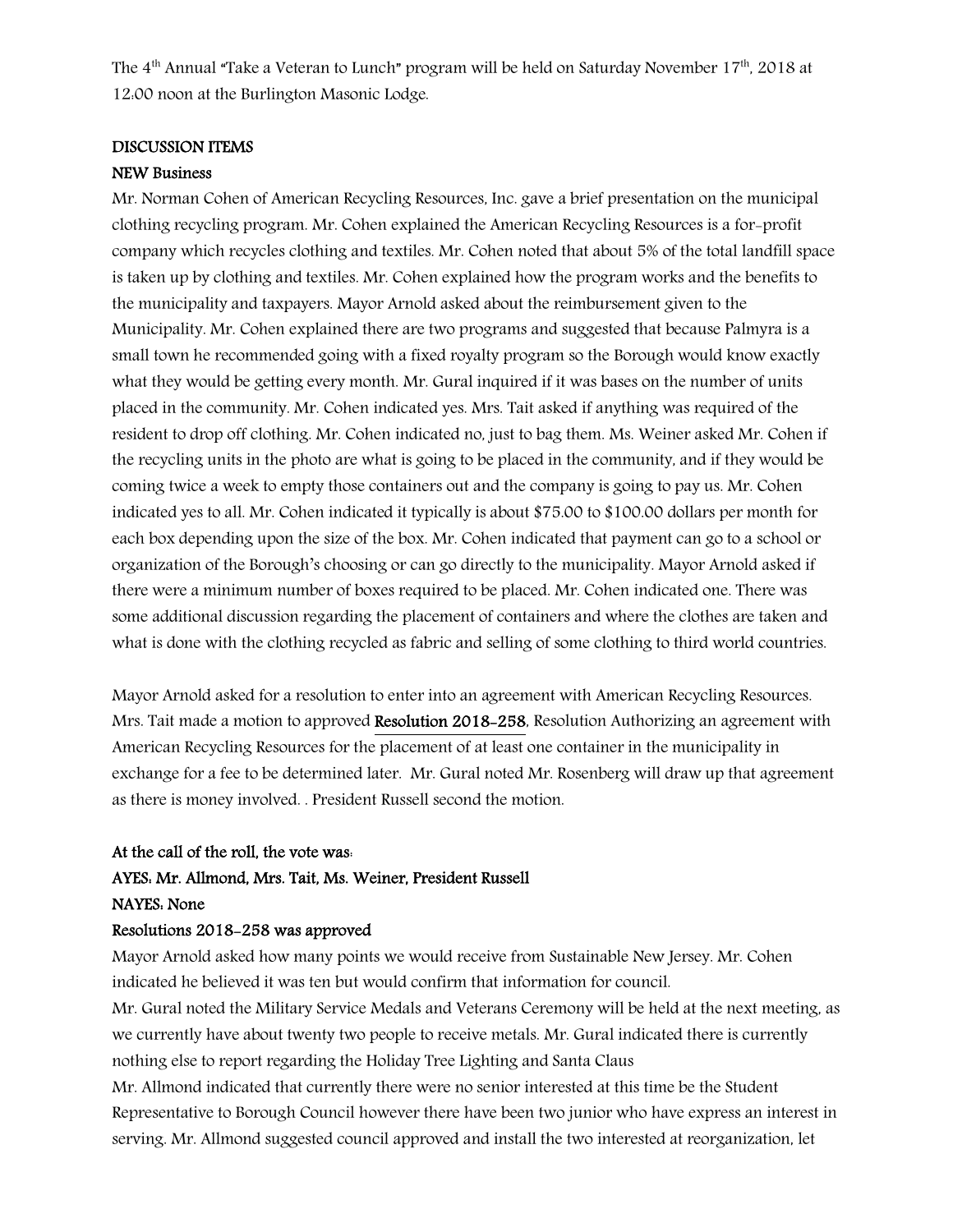then extend into the senior role next year and beginning looking for a junior next year for the following year. Mr. Allmond noted the school devised an application which these students submitted along with their essays. Mr. Allmond noted he would get and forward those applications and essays to Ms. Jackson the Municipal Clerk.

Mr. Gural indicated we have two grant opportunities one, Roots for Rivers Reforestation Grant for tree planting just to restore the riverbank area. Between two and twenty thousand dollars and the Radon Partnership Program which he forwarded to the Green Team, which is for reimbursement to the Municipality if we choose to go out and purchase Radon Test kits. Mr. Gerkens indicated it is too small to spend any money on to get, but perhaps the Green Team may wish to write the grant, which is one page sending a letter the DEP indicating we wish to participate and they will reimburse us for up to two thousand dollars for the purchase of the Radon test kits. Mayor Arnold asked if that was something the Green Team was willing to pursue. Ms. Weiner indicated yes. Mr. Gural indicated the information is in your packets and January is National Radon test month. Mr. Gural indicated he would tell Mr. Gerkens to proceed with the other grant.

Mr. Allmond indicted the Borough Newsletter November – December 2018 issue draft is in you packet ,he will be adding the Blood Drive to it and it is ready to go if Council is in agreement. Council agreed.

#### Old Business

Mayor Arnold indicated she and Mr. Winckowski are coordinating with the engraver for the scheduling of the Grove Park paver block engraving program. Mr. Winckowski indicated the pavers will be engraved in place and it will take place sometime after the holiday ceremony. Mr. Gural noted the new Ordinance Regulating Vacant/Abandoned Properties was forwarded to everyone for their comments and assuming everyone is ok with it will be on the agenda for introduction November 15<sup>th</sup>, 2018 and final adoption on December 17<sup>th</sup>, 2018 effective January 1<sup>st</sup>, 2019. Ms. Weiner inquired about a late fee if people do not apply by deadlines. Mr. Gural explained that that would be determined by the court as failing to do so would get you a summons to court. Ms. Weiner asked for clarifications regarding extensions. Mr. Gural explained the reason we granted two 90 day extensions is to let people know we are willing to work with them and because there are extenuating circumstances which may arise in some situations. There was some additional discussion about pending legislation and Mayor Arnold indicated the realtors association is also having discussions with HUD regarding payment of registration fees. Ms. Weiner inquired about the 31% of square footage when contemplating vacancies. Mr. Rosenberg stated they inquired of various insurance companies a definition as to when a commercial property is considered to be vacant. Mr. Rosenberg added when an insurance company deems a property to be vacant they may cancel the policy or make the property owner pay a substantially higher premium. Mr. Rosenberg indicated so in trying to determine what is vacant when dealing with commercial and or mixed use properties the ISO language, which is used by insurance companies, uses the 31% number and we decided to use the same. There was some additional discussion regarding what is vacant and what is not. Ms. Weiner asked about the pro rating schedule which is not in the ordinance. Mr. Gural indicated it is an attachment to the ordinance. There was some discussion regarding if it should be done daily or monthly. Council agreed monthly. Mr. Gural indicated the red bows have been order and will be installed by Raleigh's. Mr. Gural

indicated we also received paper work from PSE&G in regards to insurance certification which he will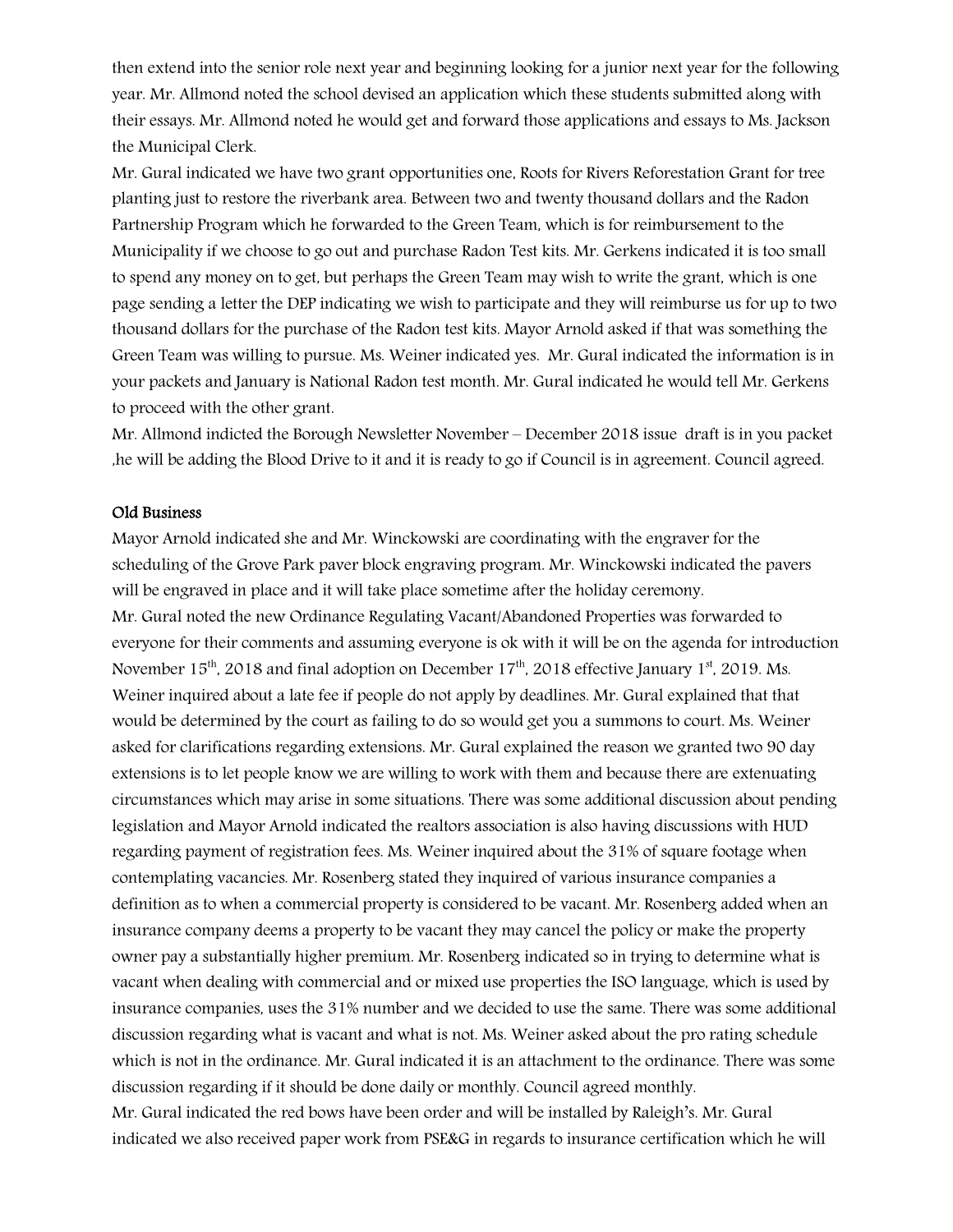be completing and returning. Mr. Gural indicated we also checked the light poles to make sure all the electrical outlets work on those poles. Mr. Gural asked what day council wished to begin. He indicated December 1<sup>st</sup> thru January 7th, 2018. Me. Weiner asked that the bows be removed after the holidays but the lights remain thru winter. Mrs. Tait asked will we have to pay an additional fee for them to come take down the bows and then to come back and take down the snowflakes. Mr. Gural indicated we will be removing the bows they will only come back and take down the snowflake lights and store them. President Russell indicated we should have the snowflakes down by the end of January, Mayor Arnold indicated by Valentine's Day, the removal date will be determined at a later date. Mr. Gural indicated the Revised Personnel Policies & Procedures Manual we will talk about at next meeting.

#### ADMINISTRATOR'S REPORT

Mr. Gural indicated in your packet is the new letter from the hearing officer regarding 400 Arch Street, address to the homeowner and the lien holder essentially giving them seven more days to secure the property and acquire the necessary permits to demo the property. Mr. Gural noted that if nothing is done within the next week then with council approval we would move to demolish the building and that may be able to be accomplished by November  $26<sup>th</sup>$ , 2018 or as soon as possible thereafter as we already have quotes from various contractors for the demo of the structure.

Mr. Gural reminded everyone that the 2018 Stormwater permit Compliance Training must be completed or there is a fine associated with noncompliance.

Mr. Gural noted the Burl Co Freeholders passed a resolution opposing construction of proposed Hazardous Waste Incinerator/Thermal Oxidizer Facility as well as our Senator Troy Singleton, our assembly people and various other municipalities. Those resolution copies were forwarded to everyone earlier.

Mr. Gural noted our Town Center designation expires December 31st, 2018 and we have already applied to the State to have that designation extended.

Mr. Gural indicated the BURLCO JIF pay a dividend of premium each year and again this year we have elected to have the dividend check sent to us, it is a little more than seven thousand dollars.

Mr. Gural indicated the intersection at Melrose & Garfield Aves in Cinnaminson is in very bad condition and a police vehicle's un-carriage was damaged and the Chief brought it to the administrator's attention. Mr. Gural noted we do not plan on filing a claim however did offer our assistance but have not heard back for Cinnaminson.

Chief Perlman indicated that even though PSE&G has all this work going on, DOT is going to still strip all of our intersection along Broad Street.

Me. Gural indicated the new NJ Supreme Court decision regarding redevelopment affirms the right of the municipality to select redevelopers.

Mayor Arnold indicated the public hearing for the Reexamination of the Master Plan will be held on November  $14<sup>th</sup>$  at 7:00 PM here at Borough Hall.

Mr. Gural indicated it is an Employee Assistance Program available to all employees and the governing body as we want you to be you best selves.

Mr. Gural noted we renew the current volunteer accident insurance policy.

Mr. Gural indicated Ms. Jackson has sent out the Request for Proposals, Professional Services for 2019. Mr. Gural stated it is also available on our website and has been sent to all of our professionals. Mr.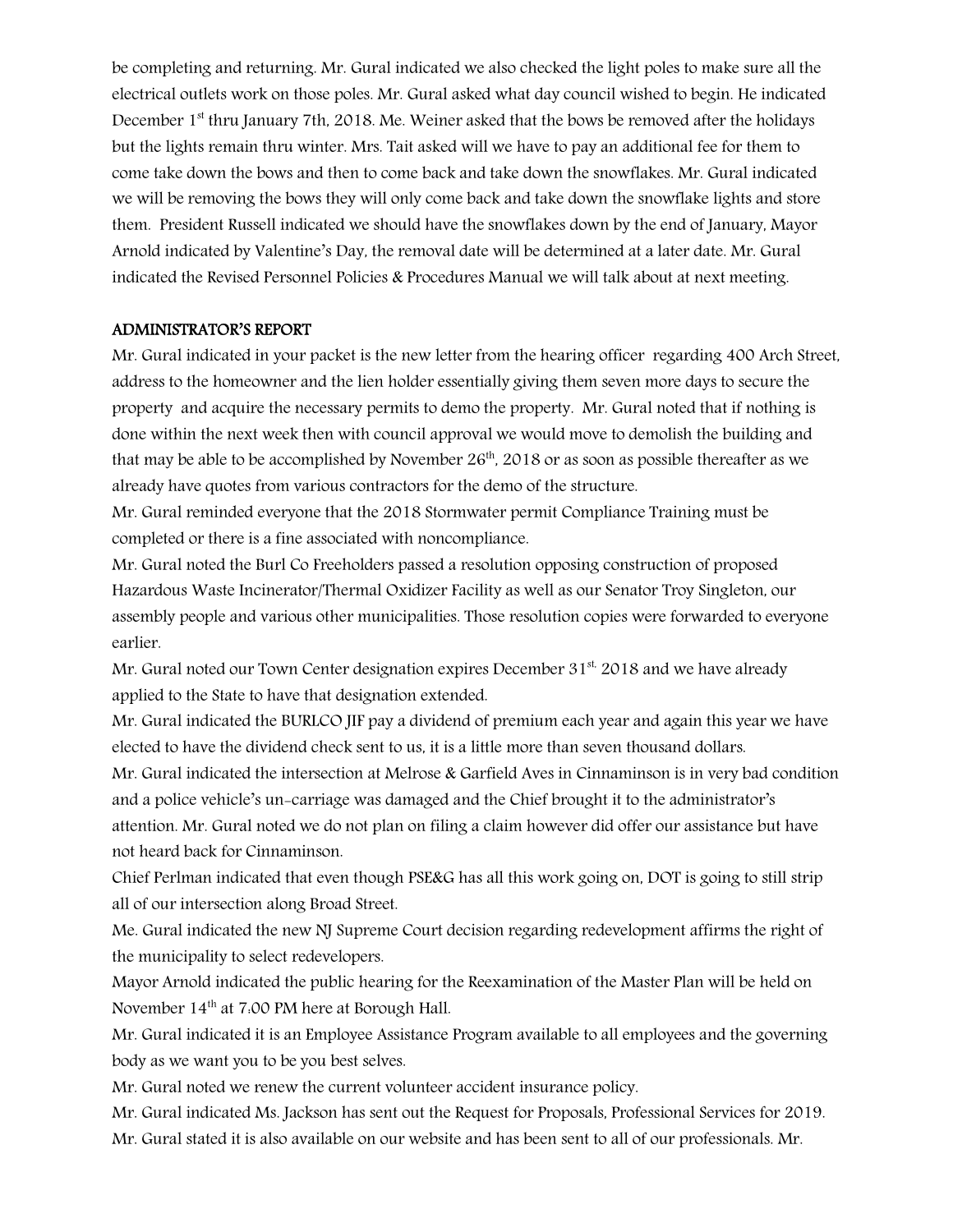Gural noted council is free to distribute it to anyone whom they choose all proposals are due in by December  $5<sup>th</sup>$ , 2018 by 2:00 PM.

Mr. Gural noted we have begun 2018 close outs and the 2019 budget process. Mr. Gural indicated he is not currently ready to meet with individual groups, committees or members of the governing body but the work has begun.

#### COMMITTEE REPORTS

#### No committee reports were given

Mrs. Tait asked about the letter received from Tri-Eagle regarding termination of the energy discount program of the Burlington County Freeholders. Mrs. Tait asked if everyone had to call and be removed or if it would just happen. Mr. Gural indicated we just receive the letter today and it indicated they are terminating the program and everyone will be switched back to PSE& G unless they close another carrier. Mr. Gural stated we only know what the letter indicates. Mayor Arnold indicated she had a call into the Freeholders to see if there was any additional information.

Ms. Weiner stated the Business and Community Development committee is working on a Small business Saturday campaign and additional information will follow at the next meeting.

## 2<sup>nd</sup> PUBLIC COMMENT

Mayor Arnold then asked for a motion to open the Public Portion. President Russell made a motion to open the public portion for comments. Mr. Allmond second the motion

## All members present voted in favor of the motion

Mr. Smith – Van Sant Drive – Mr. Smith asked what the total cost of the Holiday Decorations was. Mr. Gural indicated the snowflake lights was about \$7,300.00 and the red bows was about \$1,900.00. Mr. Smith thanked them for staying within the proposed budget. Mr. Smith also commended council for their civility at tonight's meeting.

Mr. Adams – Temple Blvd. - Mr. Adams indicated he noticed the water company is working on Weart Blvd and dug a trench up the center of the street. Mr. Smith noted they patched the concrete street with asphalt. Mr. Smith indicated when winter comes that is not going to last. Mayor Arnold indicated that along with other asphalt patches on concrete are temporary noting the concrete contractor will not come out for the small patches so they wait until they have them all complete and return to do them all at one time so it is cost effective. Mr. Smith inquired about the Temple Blvd reconstruction and speed humps instead of the bump outs. Mr. Gural stated when considering the reconstruction of Temple Blvd we contemplated speed humps and speed plates at great length, however that plan presented by our engineer in his opinion is the best plan to control traffic flow without impeding it. Mr. Smith stated several meetings ago Mr. Norcross indicated there were several trucks in public works which did not have the proper lettering on them. Mr. Smith indicated the gentleman will be in town doing the lettering on the new fire truck so you may wish to contact him while he is here. Mr. Smith also noted that if that did not work out he would be happy to do it if the borough supplied the stenciling. Mr. Smith asked if the new trash contractor is responsible for bulk trash pickup, indicating his toilet is still out there and there did not pick it up. Mr. Gural indicated bulk trash pickup is a combination of public works and the trash company. Mr. Gural indicated public works would pick that up and they just had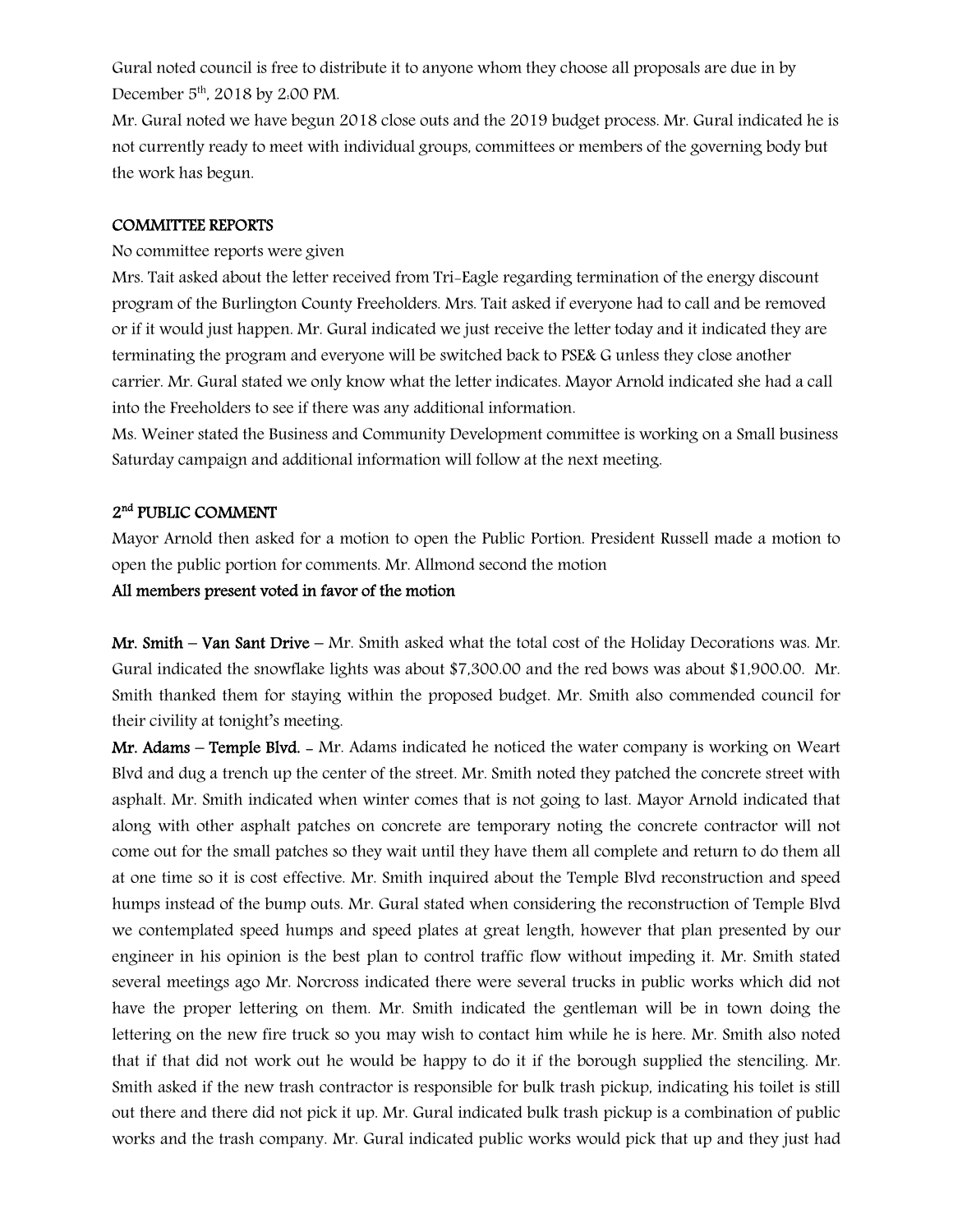not gotten there yet. Mayor Arnold indicated it depends on the type of material being placed out for pickup. Mr. Smith asked if the taxpayers were paying for the repair of the floor in the fire house. Mr. Gural indicated the Fire Company will be paying for that improvement. Mr. Gural noted the Borough paid for the engineering associated with the design work. Mr. Gural indicated the new fire truck weights 13,000 more pounds than the previous one.

Mrs. Holloway– Broad Street - Mrs. Holloway asked if there was anything in the new ordinance which addresses a vacant property that is supposed to be vacant but has squatters in it. Mr. Rosenberg indicated there is language which indicates it has to be lawfully occupied, if there is a squatter it is not lawful and it would still be considered vacant. Mr. Gural indicated that would be the responsibility of the owner of the property whether bank owner or privately held. Mr. Rosenberg indicated then the owner would need to appear in court and indicate whether it is lawfully occupied or not, the owner is responsible for removing any squatters in their property. Mr. Gural indicated we do not allow people to live in uninhabitable homes, if someone; a squatter has the utilities on in their names it is not inhabitable.

Mrs. Butler – Arch Street- Mrs. Butler asked how you would go about proposing a name for Grove Park to be name after. Is that something which Council would consider? Mrs. Butler stated she would like to propose that council consider changing the name of Grove Park to recognize Chief Payton I Flournoy a lifelong resident and Chief of the Police Department.

No one else from the public wishing to be heard, President Russell made a motion to close the public portion, Mrs. Tait second the motion.

## All members present voted in favor of the motion.

Mrs. Tait stepped away from the dais at 8.05 PM Returned at 8.07 PM

## MAYOR AND COUNCIL COMMENTS

Brandon Allmond had no comment Gina Tait had no comment. Ms. Weiner had no comment. President Russell – no comment Mayor Arnold thanked everyone for coming and encouraged them to go out and vote tomorrow.

Mayor Arnold asked if there was anything for closed session. Mr. Rosenberg indicated there are some issues which we need to discuss in closed session.

Mayor Arnold asked for a motion to approve Resolution 2018-259. President Russell made a motion to approve Resolution 2018-242, Resolution Excluding the Public from Certain Meetings pursuant to section 89 of the Open Public Meeting Act C. 231 P.L. 1975 regarding Litigation . Mr. Allmond second the motion.

# At the call of the roll, the vote was: AYES: Mr. Allmond, Mrs. Tait, Ms. Weiner, President Russell